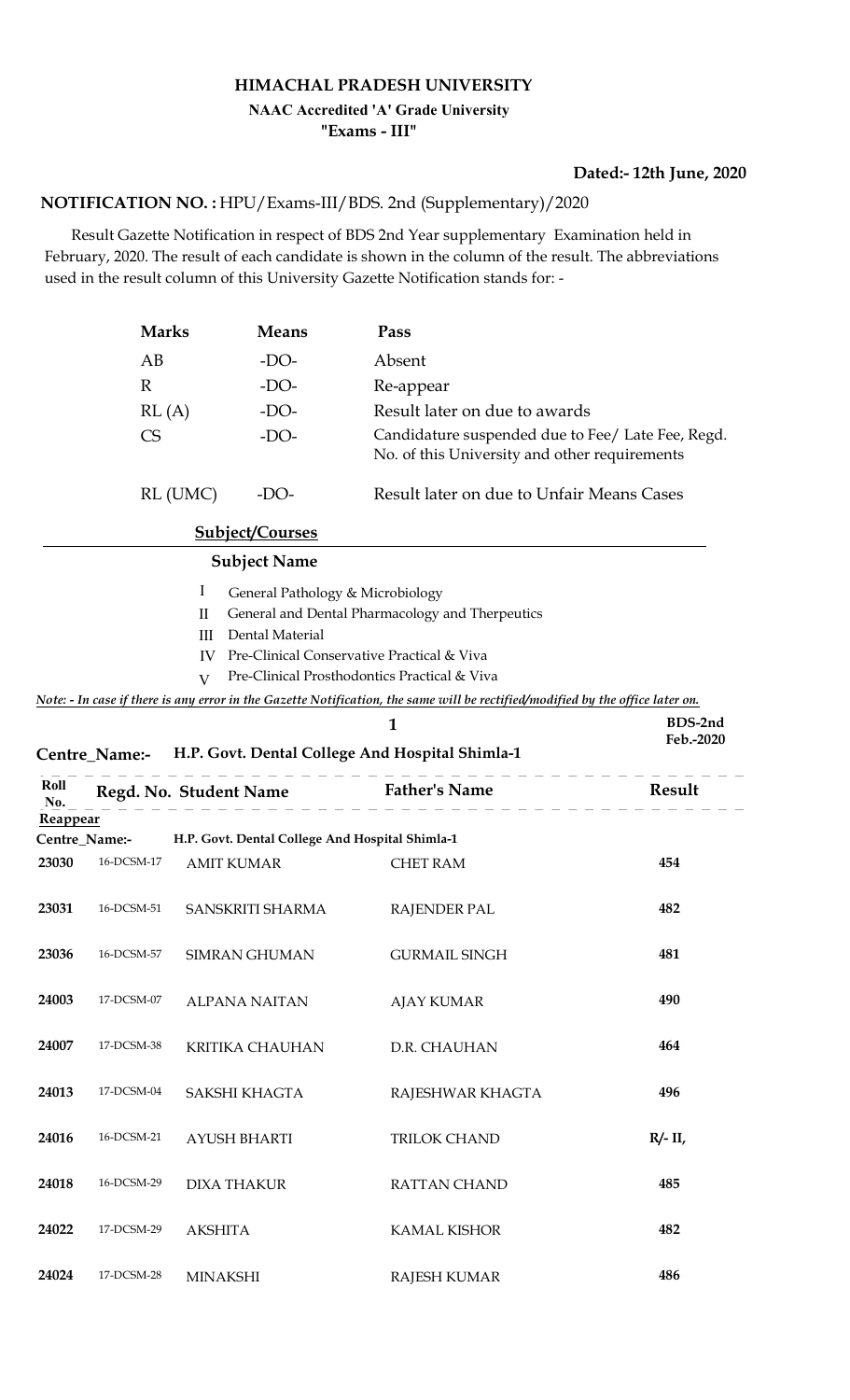Centre\_Name:- H.P. Govt. Dental College And Hospital Shimla-1

|                        | Centre_Name:-       | H.P. Govt. Dental College And Hospital Shimla-1                 | $\overline{2}$        | BDS-2nd<br>Feb.-2020 |
|------------------------|---------------------|-----------------------------------------------------------------|-----------------------|----------------------|
| Roll<br>No.            |                     | Regd. No. Student Name                                          | <b>Father's Name</b>  | Result               |
| Reappear<br>24025      | 17-DCSM-41          | NARINDER JEET SINGH                                             | PRITAM SINGH          | 481                  |
| 24030                  | 17-DCSM-49          | <b>ANKITA THAKUR</b>                                            | <b>JAGDISH CHAND</b>  | 460                  |
| 24031                  | 17-DCSM-47          | <b>VISHAL</b>                                                   | <b>HANS RAJ</b>       | 436                  |
| 24032                  | $17$ -DCSM-45       | <b>HEMA NEGI</b>                                                | VINOD KUMAR NEGI      | 478                  |
| 24033                  | 17-DCSM-50          | <b>HIMANI THAKUR</b>                                            | LALIT KUMAR THAKUR    | 460                  |
| 24034                  | 17-DCSM-44          | KANIKA CHAUHAN                                                  | <b>MANMOHAN CHAND</b> | 470                  |
| 24040                  | $17$ -DCSM- $15$    | MEHAK VERMA                                                     | ASHWANI VERMA         | 469                  |
| 24041                  | 17-DCSM-14          | AARTI SHARMA                                                    | HEM RAJ SHARMA        | 487                  |
| 24042                  | 17-DCSM-48          | <b>JITESH</b>                                                   | DEVINDER SINGH        | 480                  |
| 24044                  | $17\mbox{-DCSM-35}$ | KARTIK CHONA                                                    | ANIL CHONA            | $R/- II$ ,           |
| 24047                  | 17-DCSM-34          | SHIKHA THAKUR                                                   | AMARDEEP SINGH        | 493                  |
| Centre_Name:-<br>24116 | 17-DCSN-32          | Himachal Dental College Sundernagar, Mandi (H.P.)               |                       | 437                  |
| 24132                  | $17$ -DCSN-48 $\,$  | ARUNA KUMARI                                                    | <b>AJIT SINGH</b>     | 449                  |
| 24141                  | 17-DCSN-57          | SIMRAN MINHAS                                                   | VIJAY SINGH MINHAS    | 437                  |
| 24143                  | 17-DCSN-59          | PRAJWAL THAKUR                                                  | <b>RANJEET SINGH</b>  | 442                  |
| 24145                  | 17-DCSN-61          | RADHIKA SHARMA                                                  | KAPIL DEV SHARMA      | 437                  |
| 24147                  | 17-DCSN-63          | <b>AGRIM KAUSHAL</b><br><b>SHALINI</b>                          | <b>JOGINDER SINGH</b> | 467                  |
| 24148                  | 17-DCSN-64          | <b>KUSAM</b>                                                    | MANGAT RAM            | 420                  |
| 24149                  | 17-DCSN-65          |                                                                 | MOHINDER SINGH        | 450                  |
| 24152                  | 17-DCSN-68          | ANJALI                                                          | SOHAN SINGH           | 461                  |
|                        | 17-DCSN-69          | RIDDIMA AGGARWAL                                                | SANJIV AGGARWAL       |                      |
| 24153                  |                     | SHREYA THAKUR                                                   | SUKHRAM THAKUR        | 457                  |
| Centre_Name:-<br>24305 | 17-DSN-07           | M.N.D.A.V. Dental College Tatul Solan (H.P.)<br>ANSHUL VASHISHT | PARKASH CHAND VASHIST | <b>RLA</b>           |
| 24309                  | 17-DSN-11           | <b>BALDINA JOHN</b>                                             | WILLIAM JOHN          | 456                  |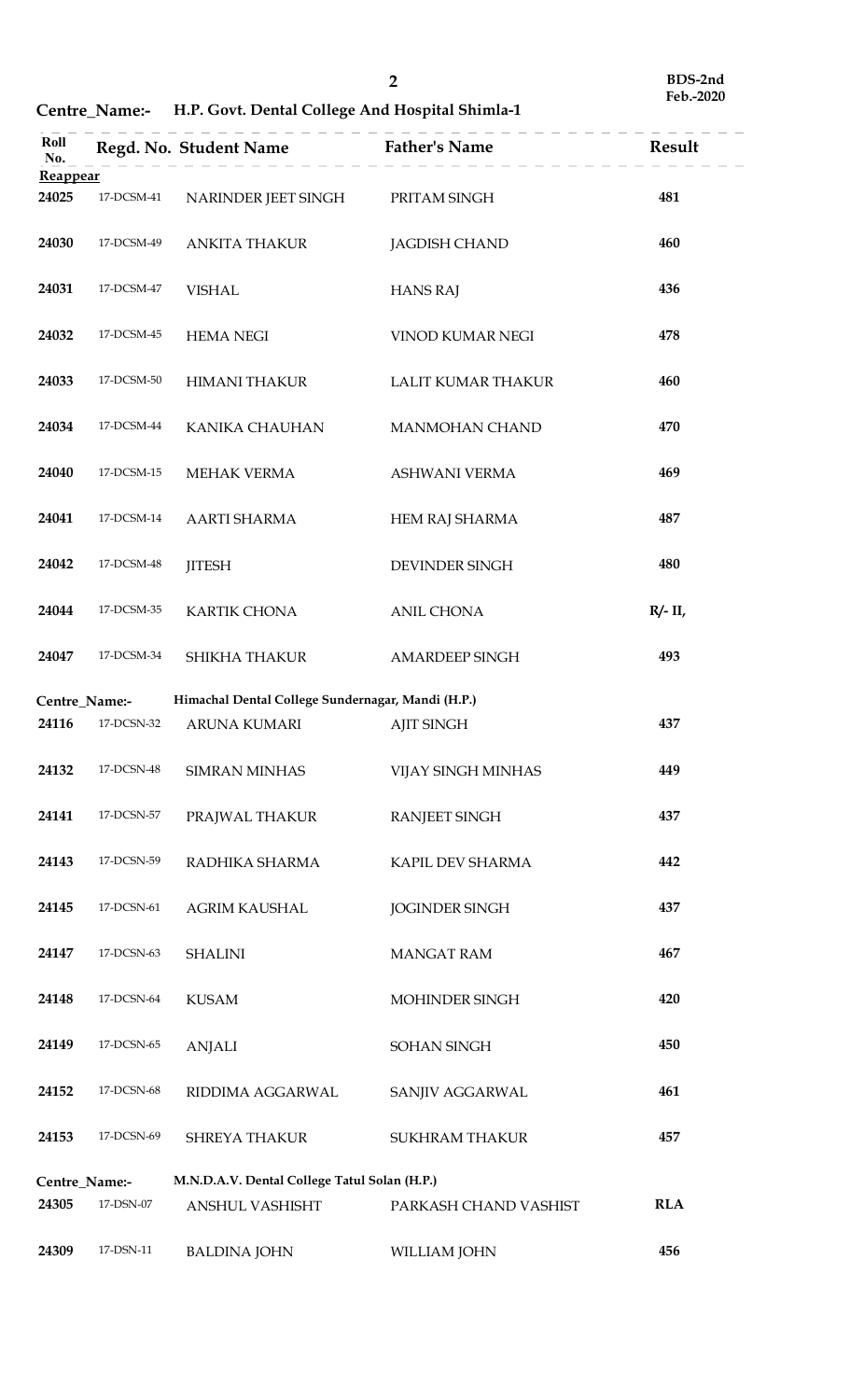|                   | Centre_Name:- | M.N.D.A.V. Dental College Tatul Solan (H.P.)                      | $\mathbf{3}$           | BDS-2nd<br>Feb.-2020 |
|-------------------|---------------|-------------------------------------------------------------------|------------------------|----------------------|
| Roll<br>No.       |               | Regd. No. Student Name                                            | <b>Father's Name</b>   | Result               |
| Reappear<br>24322 | 17-DSN-24     | NEHA THAKUR                                                       | <b>GURDEV SINGH</b>    | 454                  |
|                   |               |                                                                   |                        |                      |
| 24326             | 17-DSN-28     | PAWMEELA THAKUR                                                   | <b>SAROOP CHAND</b>    | <b>RLA</b>           |
| 24327             | 17-DSN-29     | RAMANDEEP SINGH                                                   | <b>SATNAM SINGH</b>    | <b>RLA</b>           |
| 24331             | 17-DSN-34     | <b>SHIWANGI</b>                                                   | YASH PAL               | 451                  |
| 24334             | 17-DSN-37     | SRISHTI CHOUDHARY                                                 | RAJESH CHOUDHARY       | 428                  |
| 24340             | 17-DSN-20     | <b>MAYANK VATS</b>                                                | LALIT KR. SHARMA       | <b>RLA</b>           |
|                   | Centre_Name:- | Bhojia Dental College & Hospital Budh, Baddi Solan                |                        |                      |
| 24210             | 17-DGN-49     | GARGI                                                             | <b>RAJEEV KUMAR</b>    | 471                  |
| 24232             | 17-DGN-66     | SHIVANI SHARMA                                                    | TARA CHAND SHARMA      | 468                  |
| 24240             | 17-DGN-13     | TAMANNA SINGHTA                                                   | KAMAL KUMAR SINGHTA    | 471                  |
| 24243             | 17-DGN-46     | AASHISH BADYAL                                                    | <b>INDERJIT BADYAL</b> | 413                  |
| 24244             | 17-DGN-55     | ALOK PRIYADARSHI                                                  | <b>BIRENDRA KUMAR</b>  | 451                  |
| 24245             | 17-DGN-50     | AMRIT PARTAP SINGH                                                | HARPREET SINGH         | 414                  |
| 24246             | 17-DGN-20     | <b>ARYAN</b>                                                      | <b>BUDHI CHAND</b>     | 447                  |
| 24249             | 17-DGN-35     | <b>GURPREET SINGH</b>                                             | <b>GURCHARAN SINGH</b> | 477                  |
| 24250             | 17-DGN-56     | <b>JASMEET SINGH</b>                                              | OM PARKASH             | 455                  |
|                   |               |                                                                   |                        |                      |
| 24252             | 17-DGN-28     | SHIVAM SHARMA                                                     | <b>VIDYA SAGAR</b>     | 414                  |
| 24254             | 17-DGN-58     | SUKHBIR SINGH                                                     | <b>BAKHTAWAR SINGH</b> | 421                  |
| 24255             | 17-DGN-45     | ZAMAN UDDIN AHMED                                                 | ROHMATUL ISLAM         | 442                  |
|                   | Centre_Name:- | Himachal Institute of Dental Sciences Paonta Sahib Sirmour (H.P.) |                        |                      |
| 24424             | 17-HIDS-36    | HARSHNA HANDOO                                                    | DILEEP KUMAR HANDOO    | 450                  |
| 24435             | 17-HIDS-47    | KAVYA SHARMA                                                      | HARIKANT SHARMA        | 496                  |
| 24451             | 17-HIDS-63    | PRAJUKTA KASHYAP                                                  | KULENDRA NATH DAS      | 426                  |
| 24452             | 17-HIDS-64    | PREETIKA CHAUHAN                                                  | SANJAY CHAUHAN         | 498                  |
|                   | 17-HIDS-69    | RASHIKA THAKUR                                                    | PRAKASH CHAND THAKUR   | 453                  |